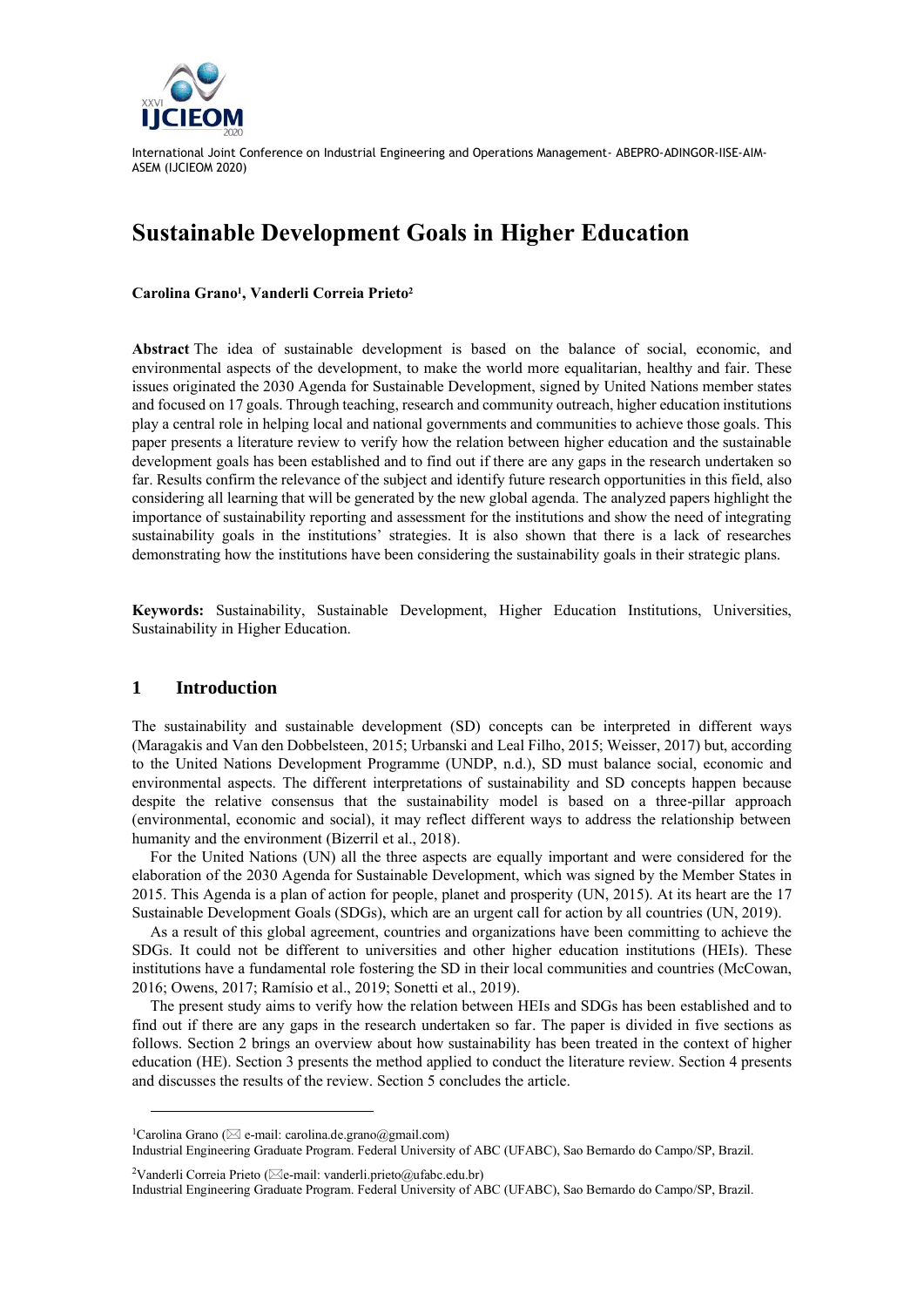

## **2 Higher Education and the Sustainable Development Agenda**

According to UNESCO (2019), besides being in one of the targets of the SDG about education (SDG4), HE is also an important part of other goals related to poverty; health and well-being; gender equality; decent work and economic growth; responsible consumption and production; climate change; and peace, justice and strong institutions.

To face these challenges, besides administrative and operational efforts, HEIs must focus on fully developing all three educational missions: teaching and learning, scientific research, and community outreach (Owens, 2017). That translates to approach sustainability through four main realms: sustainabilityfocused education and teaching, sustainability-focused research, campus operations and environmental management and community engagement around sustainability issues (Bessant et al., 2015).

To verify the progress of the mission, the research about SD in HEIs has mostly focused attention on sustainability and managerial reports and on the sustainability assessment tools. Scholars believe that reporting and assessing could help HEIs to define the best policies to their SD strategy and to get better results in the future (Alba-Hidalgo et al., 2018; Berzosa et al., 2017; Cronemberger de Araújo Góes and Magrini, 2016; da Silva Junior et al., 2018; Drahein et al., 2019; Lozano, 2011; Maragakis and Van den Dobbelsteen, 2015; Shi and Lai, 2013; Urbanski and Leal Filho, 2015). Studies also discuss the importance of planning activities. It is not enough to report and assess sustainable activities. Some authors point that proper planning has become highly relevant (Leal Filho, Skanavis, et al., 2019) and that SDGs should be fully integrated to the HEIs strategy (Berchin et al., 2017; Bieler and McKenzie, 2017; E. Akins et al., 2019; Hayter and Cahoy, 2018; W. Leal Filho et al., 2018; Walter Leal Filho et al., 2018; Lozano et al., 2015; Ramísio et al., 2019; Salvioni et al., 2017; Sepasi et al., 2019).

### **3 Methods**

A literature review was chosen as the method to answer the question presented in section 1. To compose the set of articles used to the study, Scopus database [\(www.scopus.com\)](http://www.scopus.com/) was defined as the research engine due to its popularity, usability and size. The search was carried out in April 2020 applying the terms shown in [Table 1.](#page-1-0)

| Research (in article title,                                                                                                                         | Results Filters                                                                                                                                                                                                                                                                                                                                                                                                                                                                                              | Filtered | Selected  | Selected |
|-----------------------------------------------------------------------------------------------------------------------------------------------------|--------------------------------------------------------------------------------------------------------------------------------------------------------------------------------------------------------------------------------------------------------------------------------------------------------------------------------------------------------------------------------------------------------------------------------------------------------------------------------------------------------------|----------|-----------|----------|
| abstract and keywords)                                                                                                                              |                                                                                                                                                                                                                                                                                                                                                                                                                                                                                                              | Results  | abstracts | articles |
| (SDG OR "sustainable")<br>development goals" OR<br>sustainability) AND<br>("higher education" OR<br>universit <sup>*</sup> OR colleg <sup>*</sup> ) | 17.510 Languages: PT, EN, ES, FR<br>Year: 2015 and after<br>Document type: article/review<br>Source type: Journals<br>Subject area: Social Sciences; Business, Management<br>and Accounting; Engineering, Multidisciplinary<br>Keywords: Sustainability; Sustainable Development;<br>Higher Education; University Sector; University;<br>Developing World; Management; Brazil; Higher<br>Education Institutions; SDGs; Universities;<br>Government<br>Sort on: Relevance (800 first results were considered) | 2.817    | 163       | 60       |

<span id="page-1-0"></span>**Table 1** Conditions applied to the Scopus research.

Quotation marks were used to indicate that those full expressions were being searched. The asterisk was used to indicate that any combination of characters was accepted, i.e. the search for universit\* could return documents with the words university or universities. Boolean operators were also used to specify what combination of terms was being searched.

The key terms were searched in titles, abstracts, and keywords, what resulted in 17.510 documents. The results were filtered by language, document type, year, source type, subject area, and keywords. Then, the remaining 2.817 results were sorted by relevance and the first 800 were considered. The following filter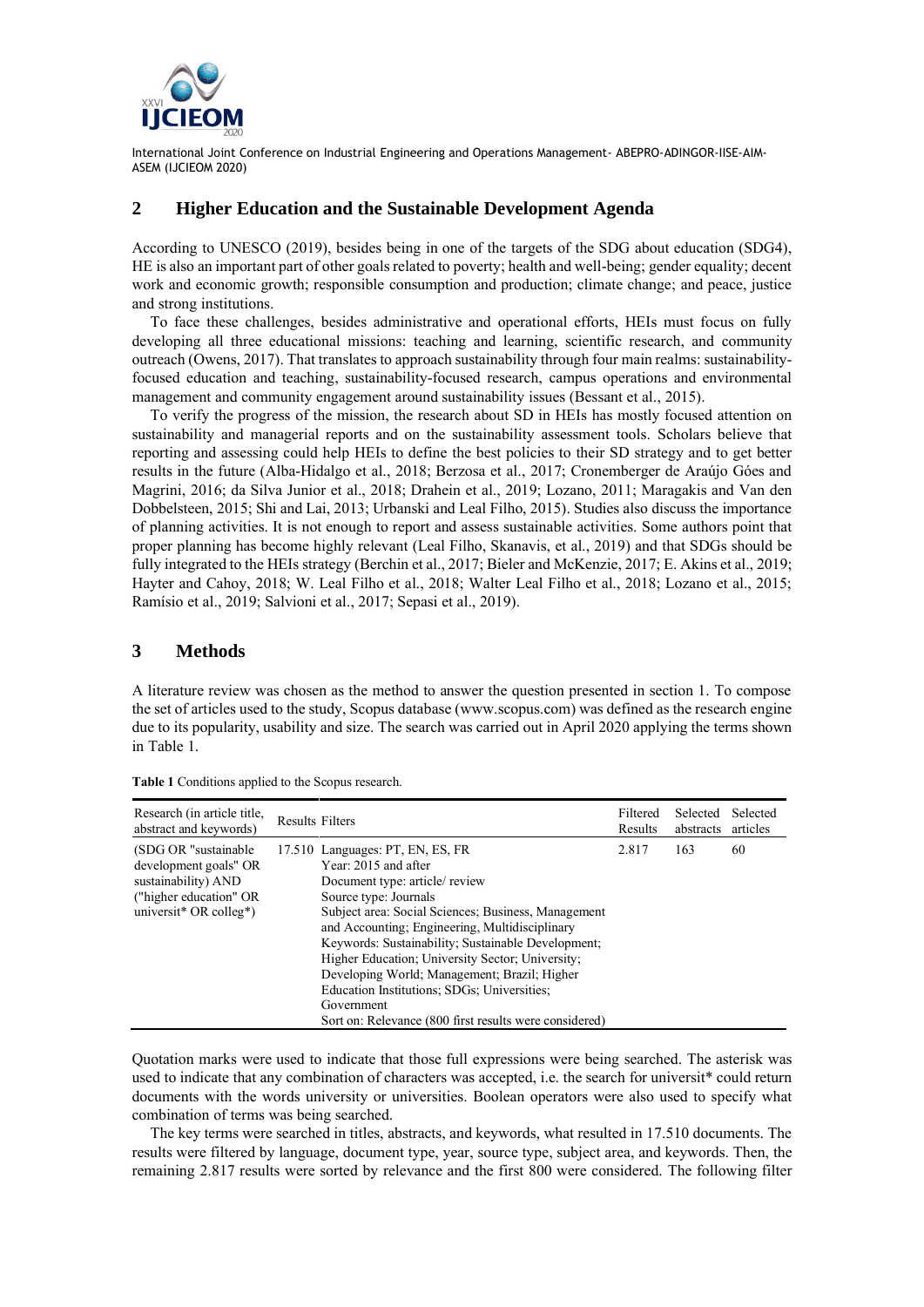

was the reading of the articles' titles, excluding the ones with the weakest relation to the subject. 163 abstracts were selected and from that and submitted to a careful reading, then 60 articles were chosen. Other papers were included by the snowball method, resulting in a source of 66 documents.

The articles were organized in an excel table, where identification data of each article (author, title, journal, and year) was collected. Then it was generated a second table with all the keywords the most used ones were identified. Subsequently, all the abstracts were put together in a text file which was uploaded to the WordItOurt online tool [\(https://worditout.com\)](https://worditout.com/word-cloud/4082119/private/edc892fd95c0eb7c2a79db4eedd7c4ed) in order to verify the most frequent words in the abstracts and to generate a word cloud. Then, the articles were read and divided by approach. Other data was also collected from the selected articles, as follows: journals where the articles were published; year of publication; sustainability definition; and countries where the studies were focused (when available).

### **4 Results and Discussion**

As expected, Higher Education and Sustainable Development were the most used keywords in the studied articles. [Fig. 1](#page-2-0) shows the percentage of papers using each of the 15 most common keywords found in this research. Besides those, other 187 keywords were present in the articles.



<span id="page-2-0"></span>**Fig. 1** Occurrence of the 15 most used keywords.

In the abstracts, sustainability was the most used word, as shown in [Fig. 2,](#page-2-1) that presents a word cloud with the 50 most used words in the abstracts. In this image, the size of the words is proportional to their frequency.



<span id="page-2-1"></span>**Fig. 2** Word cloud with the most used words in the abstracts. Generated by WordItOurt online tool [\(https://worditout.com\)](https://worditout.com/word-cloud/4082119/private/edc892fd95c0eb7c2a79db4eedd7c4ed).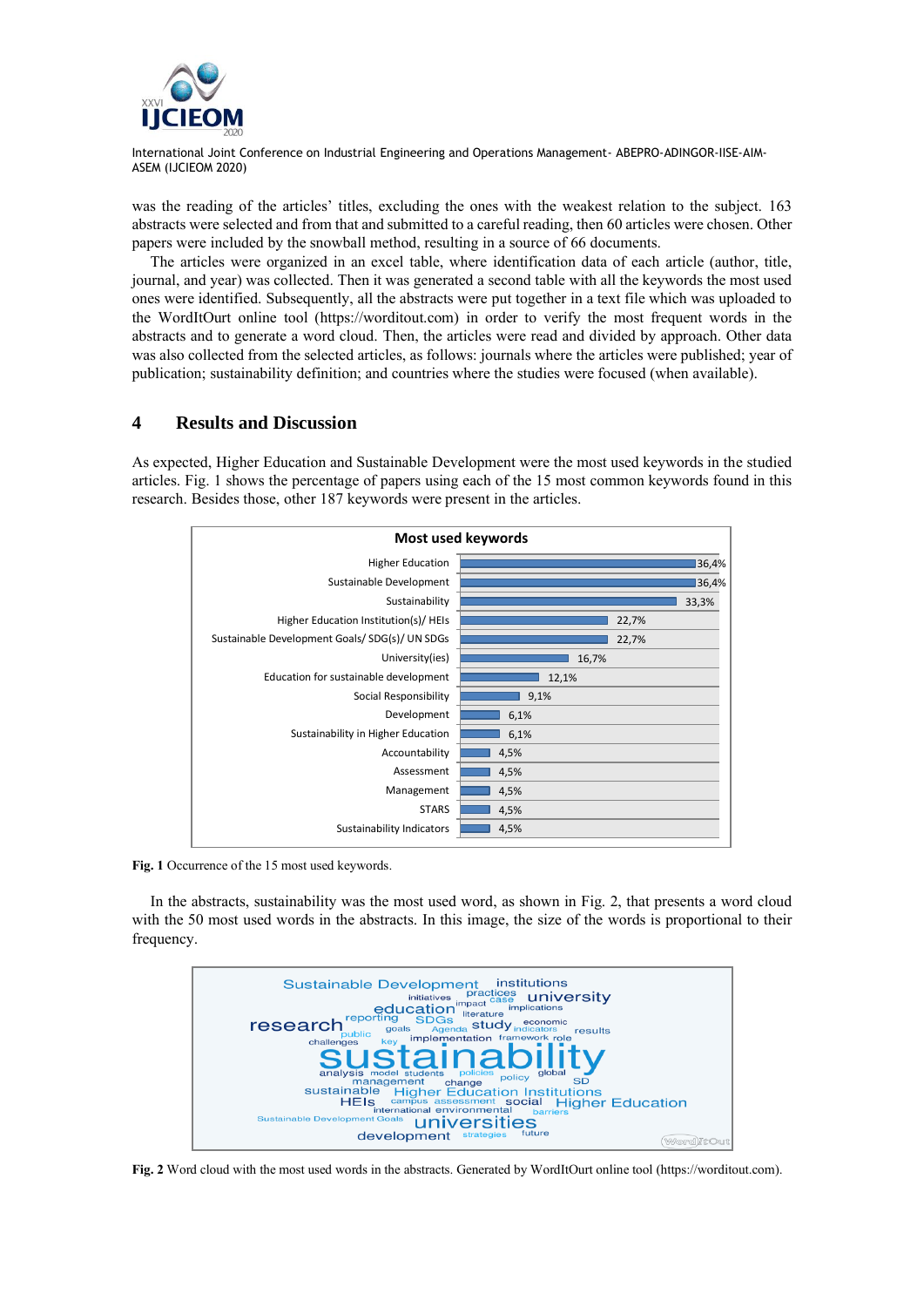

Fig. 1 and [Fig. 2](#page-2-1) demonstrate the importance given to the evaluation of the HEIs performance, with a strong presence of words like indicators, reporting, results and assessment. The social function of the HEIs is also revealed as a significant aspect, given by the high occurrence of terms like change, impact, social and development.

The articles were divided in seven different approaches. As it can be seen in [Table 2,](#page-3-0) most papers present case studies (21 documents) or discuss sustainability assessment tools (21 documents).

<span id="page-3-0"></span>

| Approach                                                                                      | Documents Articles |                                                                                                                                                                                                                                                                                                                                                                                                                                                                                                                                                                                                                                               |
|-----------------------------------------------------------------------------------------------|--------------------|-----------------------------------------------------------------------------------------------------------------------------------------------------------------------------------------------------------------------------------------------------------------------------------------------------------------------------------------------------------------------------------------------------------------------------------------------------------------------------------------------------------------------------------------------------------------------------------------------------------------------------------------------|
| Literature review                                                                             | 8                  | Bessant, Robinson and Ormerod, 2015; Puppim de Oliveira, Jing and Collins,<br>2015; Bizerril et al., 2018; Hayter and Cahoy, 2018; Findler et al., 2019; Franco<br>et al., 2019; Sonetti, Brown and Naboni, 2019; Symaco and Tee, 2019                                                                                                                                                                                                                                                                                                                                                                                                        |
| Presentation, use, test, or<br>comparison of existing<br>sustainability assessment<br>tool(s) | 10                 | Lozano, 2011; Maragakis and Van den Dobbelsteen, 2015; Urbanski and Filho,<br>2015; Bullock and Wilder, 2016; Cronemberger de Araújo Góes and Magrini,<br>2016; Berzosa, Bernaldo and Fernández-Sanchez, 2017; Alba-Hidalgo, Benayas<br>del Alamo and Gutiérrez-Pérez, 2018; Drahein, De Lima and Da Costa, 2019;<br>Parvez and Agrawal, 2019; Sepasi, Braendle and Rahdari, 2019                                                                                                                                                                                                                                                             |
| Proposition of a new<br>assessment tool or<br>improvement of an<br>existent one               | 5                  | Shi and Lai, 2013; da Silva Junior et al., 2018; Zare Banadkouki et al., 2018;<br>Silva and Almeida, 2019; Torabian, 2019                                                                                                                                                                                                                                                                                                                                                                                                                                                                                                                     |
| Sustainability assessment<br>in HEIs using no specific<br>tool                                | 6                  | Lozano et al., 2015; Deus, Battistelle and Silva, 2016; Bieler and McKenzie,<br>2017; Moon, Walmsley and Apostolopoulos, 2018; Walter Leal Filho et al.,<br>2018; Farinha, Caeiro and Azeiteiro, 2019                                                                                                                                                                                                                                                                                                                                                                                                                                         |
| HEIs contributions to<br>society                                                              | 7                  | O'Keeffe, 2016; Owens, 2017; Radinger-Peer and Pflitsch, 2017; Withycombe<br>Keeler et al., 2018; Mawonde and Togo, 2019; Purcell, Henriksen and Spengler,<br>2019; Xu et al., 2020                                                                                                                                                                                                                                                                                                                                                                                                                                                           |
| Sustainability<br>implementation in HEIs<br>assessment or report (case<br>studies)            | 21                 | Barnard and Van der Merwe, 2016; Salvioni, Franzoni and Cassano, 2017; An,<br>Davey and Harun, 2017; Berchin et al., 2017; Kolb, Fröhlich and Schmidpeter,<br>2017; Aleixo, Azeiteiro and Leal, 2018; Aleixo, Leal and Azeiteiro, 2018;<br>Oyama, Pasquier and Mojica, 2018; W. Leal Filho et al., 2018; Leal Filho,<br>Skanavis, et al., 2019; Leal Filho, Skouloudis, et al., 2019; Mori Junior, Fien and<br>Horne, 2019; Paletta and Bonoli, 2019; Ramísio et al., 2019; Shawe et al., 2019;<br>Veiga Ávila et al., 2019; Yáñez et al., 2019; E. Akins et al., 2019; Engelman et<br>al., 2019; Filho et al., 2019; Goodall and Moore, 2019 |
| Other                                                                                         | 9                  | Lidstone, Wright and Sherren, 2015; Beynaghi et al., 2016; Boni, Lopez-Fogues<br>and Walker, 2016; McCowan, 2016; Volchik and Maslyukova, 2017; Weisser,<br>2017; Dlouhá et al., 2018; Mahmud, Nasri and Abdullah, 2019; Zamora-Polo<br>and Sánchez-Martín, 2019                                                                                                                                                                                                                                                                                                                                                                              |

The selected articles came from 29 different journals, however 62,1% (i.e. 41 papers) were published in four journals, what shows the importance of the subject to these periodicals. Journal of Cleaner Production has published 14 articles, followed by International Journal of Sustainability in Higher Education with 13 articles, Sustainability with 11 articles and Sustainability: The Journal of Record with 3 articles. The other 25 journals have published one of the selected articles each.

As explained in the previous section, just articles published after 2015 were considered in the Scopus search. Even with the later inclusion of older documents, it is possible to verify that the subject is a current topic and it has been strongly discussed during the last years.

[Fig. 3](#page-4-0) shows the number of articles per year. Giving the importance of sustainability discussions and the increasing number of publications per year, we can say the topic is a trend that may last for the next years. As the research was carried on in the first semester of 2020, only one article published in 2020 was selected to this study. That is why it was counted with the 2019 articles in [Fig. 3.](#page-4-0)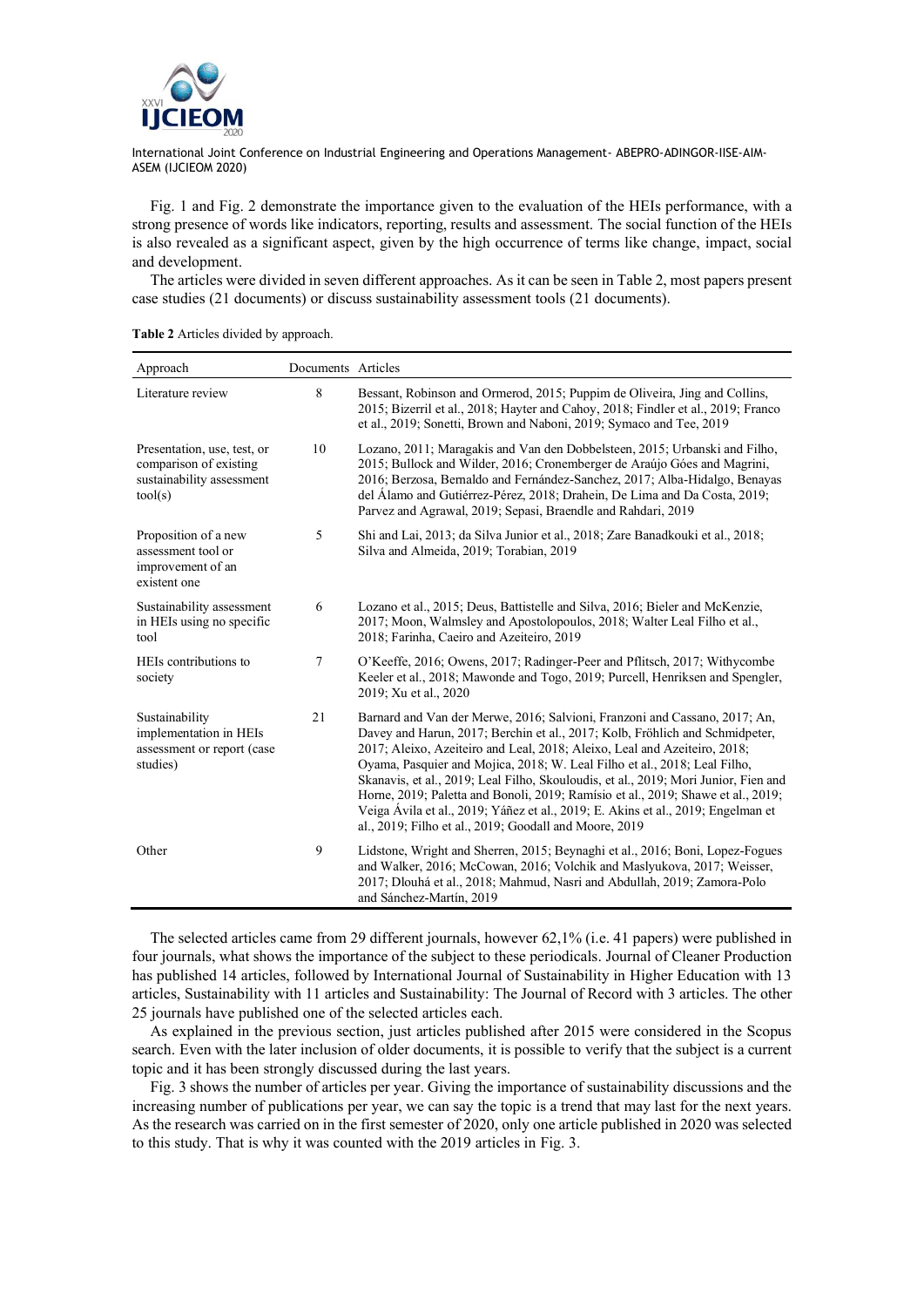



<span id="page-4-0"></span>**Fig. 3** Published articles in each year.

The sustainability concept has evolved during the years and it can vary accordingly to the understanding of who implements and discusses it. In this study, the articles were divided into two categories. The first one defines sustainability mostly or exclusively as environmental actions. The second one defines sustainability as the balance of environmental, social, and economic aspects. The analysis shows that most articles defined sustainability as a balance of environmental, social, and economic aspects (52 articles, or 78,8% of the total). There were 10 articles (15,2%) whose sustainability definitions were mostly connected to environmental aspect. Other 4 articles (6,1%) were not clear about the sustainability definition.

The selected studies reported cases from 37 countries, as illustrated in [Fig. 4,](#page-4-1) which emphasizes the relevance of the subject.



<span id="page-4-1"></span>

The articles conclusions and main statements lead to seven central ideas that can summarize the relationship between HEIs and SDGs:

- 1. The SDGs are important tools to lead society and governments into solving humanity's biggest issues. Nevertheless governments face great challenges to reach these goals.
- 2. HEIs have a central role in helping countries and local communities to achieve the SDGs and should receive all kinds of support from governments, civil society and from other HEIs through networks, because developing HEIs contributes to global, national, and local development.
- 3. Despite the existence of the SDGs, the sustainability concept is fluid and HEIs can understand it in different ways. In some HEIs, SD is still seen almost exclusively by the environmental aspect.
- 4. Despite the implementation of SD in HEIs being compartmentalized throughout the institutions, the aspects of sustainability should be holistically integrated and the SDGs should be part of each HEI strategic plan, with top-down and bottom-up strategies working together.
- 5. Sustainability assessment is an important tool that can help institutions to work their policies and there is still room to develop new tools or to improve the existing ones.
- 6. Besides all the efforts and the decades of discussion, the implementation of SD oriented policies in HEIs is still new and the practices and reporting need to be developed and improved.
- 7. Planning has a central role in implementing sustainable practices and policies. That gives HEIs clear and measurable goals and guides their actions towards the SD.

The listed main ideas prove once more the relevance of discussing sustainability and the urge of all kinds of institutions to act and commit for the global achievement of the SDGs, especially HEIs, as indicated by UNESCO (2019) and demonstrated by all 66 papers.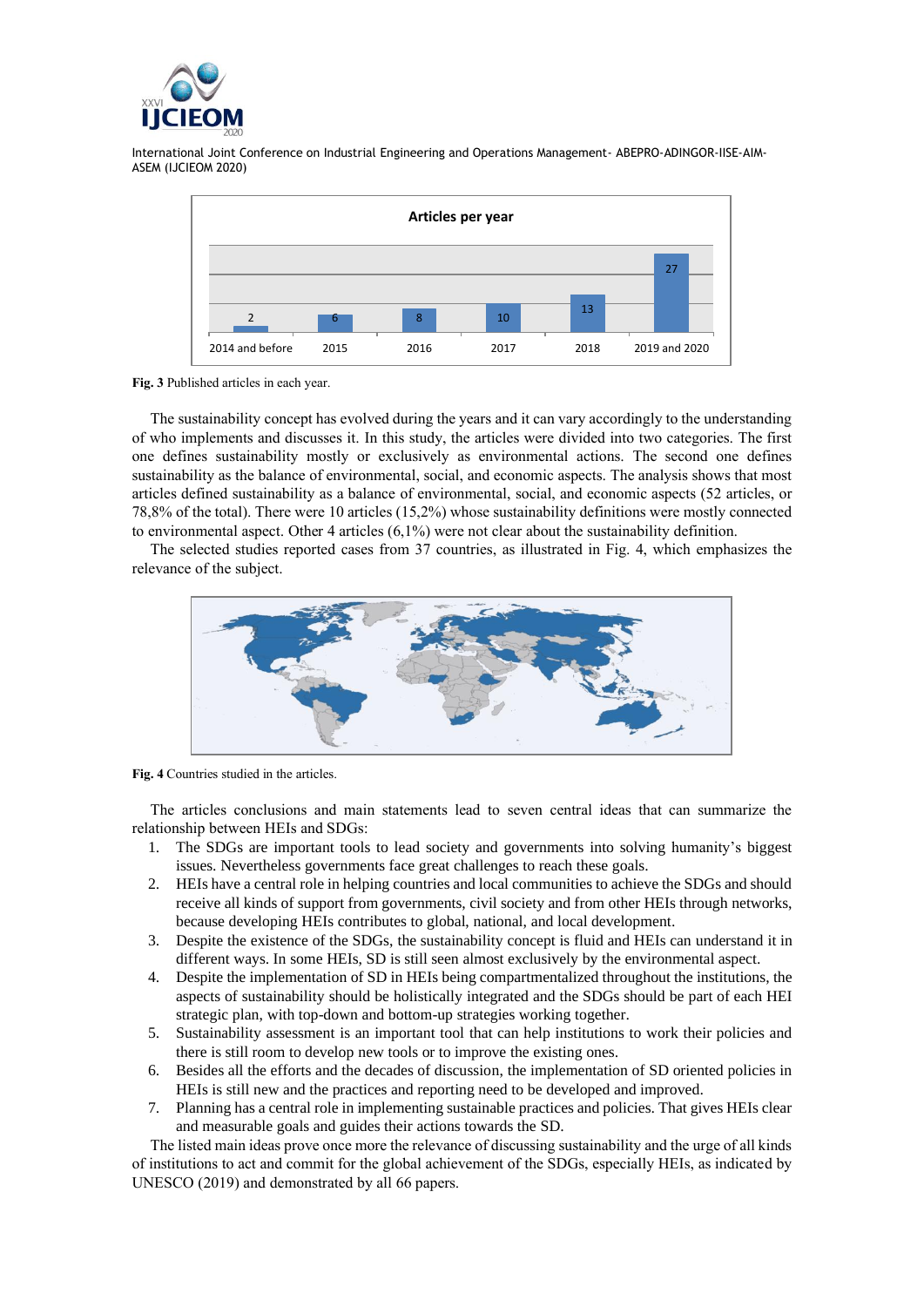

The studies emphasized the importance of HEIs management to make the implementation of sustainability policies possible by planning, reporting, and assessing. The analyzed literature gave more importance to reporting and assessing activities, but it is also shown that is fundamental to integrate the institutional sustainability policies to the HEIs strategic plans (Bieler and McKenzie, 2017; Leal Filho, Skanavis, et al., 2019; Lidstone et al., 2015; Purcell et al., 2019; Torabian, 2019; Zare Banadkouki et al., 2018). The smaller number of papers dedicated to the analysis of the HEIs planning documents in comparison to the ones focused on assessment can be identified as a gap in the research about HEIs initiatives towards SD conducted so far.

#### **5 Conclusions**

Research has shown strong relation between HEIs and the SDGs and highlighted the relevance of the subject, since the 2030 Agenda is a global concern and HEIs play a key role helping society to achieve the SDGs, not only by educating people to face sustainability challenges, but also by providing technical solutions, supporting and promoting social changes to their communities and countries through management, teaching and learning, scientific research, and community outreach.

An evidence of the importance of HEIs sustainable initiatives is the variety of sustainability assessment tools and studies intending to improve them or to create new ones. But measuring the results is not the only way to value and encourage HEIs sustainability initiatives. The fulfillment of the universities role to promote SD will only be achieved when the SDGs become part of the HEIs strategy. That is a gap in the research about sustainability in HEIs, since not so many works focused on strategic planning for sustainability have been published in comparison with the number of studies focused on reporting and assessing sustainability.

Therefore, as this review results indicate, there is a possibility of future studies about the HEIs sustainability commitments in their strategic plans. Future research could also develop new tools to connect HEIs strategic plans to assessment tools and results in sustainability.

### **6 References**

Alba-Hidalgo D, Benayas del Álamo J and Gutiérrez-Pérez J (2018) Towards a Definition of Environmental Sustainability Evaluation in Higher Education. *Higher Education Policy* 31(4): 447–470. DOI: 10.1057/s41307-018-0106-8.

- Aleixo AM, Leal S and Azeiteiro UM (2018) Conceptualization of sustainable higher education institutions, roles, barriers, and challenges for sustainability: An exploratory study in Portugal. *Journal of Cleaner Production* 172: 1664–1673. DOI: 10.1016/j.jclepro.2016.11.010.
- Aleixo AM, Azeiteiro U and Leal S (2018) The implementation of sustainability practices in Portuguese higher education institutions. *International Journal of Sustainability in Higher Education* 19(1): 146–178. DOI: 10.1108/IJSHE-02-2017-0016.
- An Y, Davey H and Harun H (2017) Sustainability Reporting at a New Zealand Public University: A Longitudinal Analysis. *Sustainability* 9(9): 1529. DOI: 10.3390/su9091529.
- Avila LV, Beuron TA, Brandli LL, et al. (2019) Barriers to innovation and sustainability in universities: an international comparison. *International Journal of Sustainability in Higher Education* 20(5): 805–821. DOI: 10.1108/IJSHE-02-2019-0067.
- Barnard Z and Van der Merwe D (2016) Innovative management for organizational sustainability in higher education. de Sousa and Alex Tubawene Kanyimba L (ed.) *International Journal of Sustainability in Higher Education* 17(2): 208–227. DOI: 10.1108/IJSHE-08-2014-0120.
- Berchin II, Grando V dos S, Marcon GA, et al. (2017) Strategies to promote sustainability in higher education institutions. *International Journal of Sustainability in Higher Education* 18(7): 1018–1038. DOI: 10.1108/IJSHE-06-2016-0102.
- Berzosa A, Bernaldo MO and Fernández-Sanchez G (2017) Sustainability assessment tools for higher education: An empirical comparative analysis. *Journal of Cleaner Production* 161: 812–820. DOI: 10.1016/j.jclepro.2017.05.194.
- Bessant SEF, Robinson ZP and Ormerod RM (2015) Neoliberalism, new public management and the sustainable development agenda of higher education: history, contradictions and synergies. *Environmental Education Research* 21(3): 417–432. DOI: 10.1080/13504622.2014.993933.
- Beynaghi A, Trencher G, Moztarzadeh F, et al. (2016) Future sustainability scenarios for universities: Moving beyond the United Nations Decade of Education for Sustainable Development. *Journal of Cleaner Production* 112: 3464–3478. DOI: 10.1016/j.jclepro.2015.10.117.
- Bieler A and McKenzie M (2017) Strategic planning for sustainability in Canadian higher education. *Sustainability (Switzerland)* 9(2): 1–22. DOI: 10.3390/su9020161.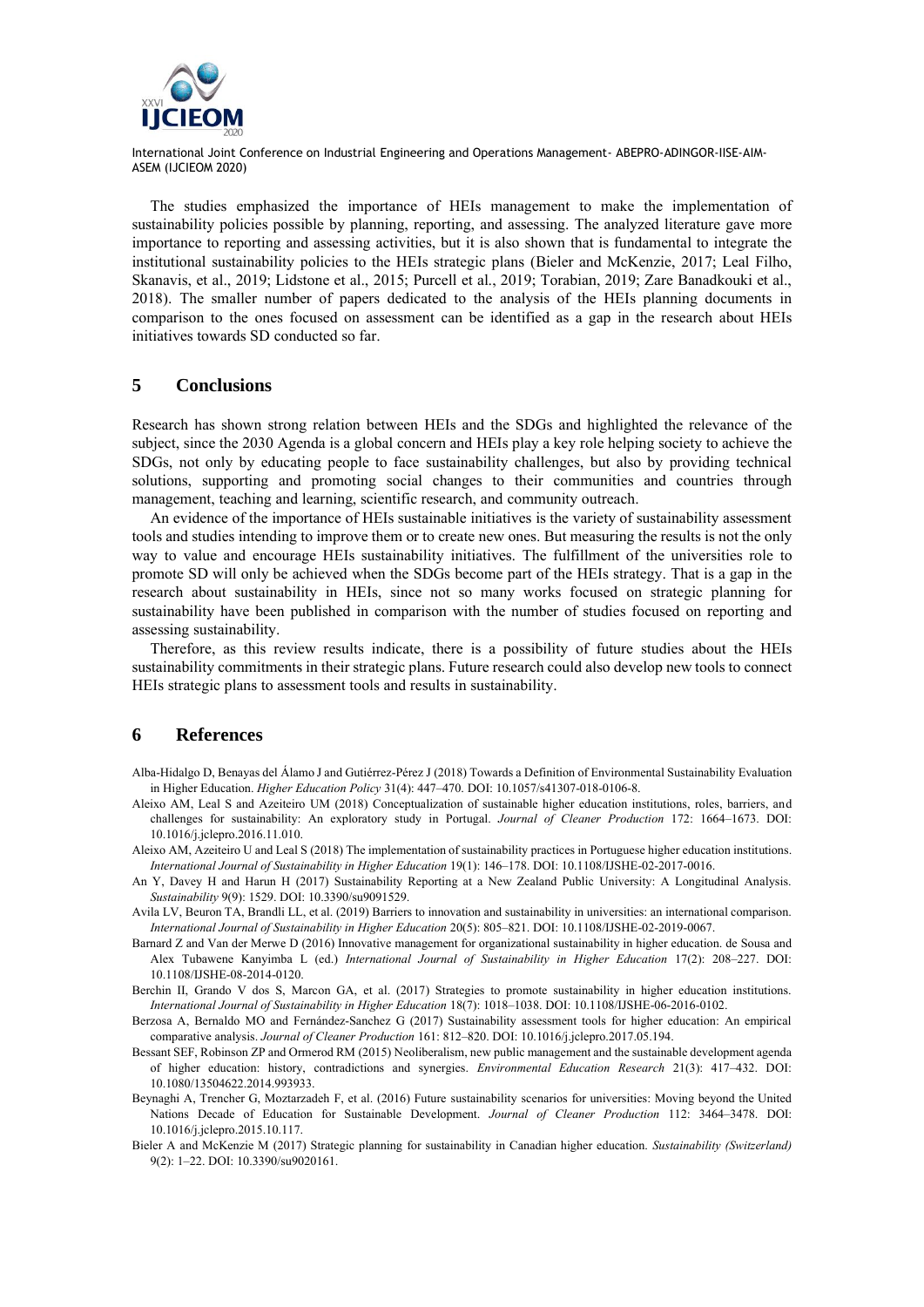

- Bizerril M, Rosa MJ, Carvalho T, et al. (2018) Sustainability in higher education: A review of contributions from Portuguese Speaking Countries. *Journal of Cleaner Production* 171: 600–612. DOI: 10.1016/j.jclepro.2017.10.048.
- Boni A, Lopez-Fogues A and Walker M (2016) Higher education and the post-2015 agenda: a contribution from the human development approach. *Journal of Global Ethics* 12(1): 17–28. DOI: 10.1080/17449626.2016.1148757.
- Bullock G and Wilder N (2016) The comprehensiveness of competing higher education sustainability assessments. *International Journal of Sustainability in Higher Education* 17(3): 282–304. DOI: 10.1108/IJSHE-05-2014-0078.
- Cronemberger de Araújo Góes H and Magrini A (2016) Higher education institution sustainability assessment tools. *International Journal of Sustainability in Higher Education* 17(3): 322–341. DOI: 10.1108/IJSHE-09-2014-0132.
- da Silva Junior A, Martins-Silva P de O, Vasconcelos KC de A, et al. (2018) Sustainability indicators for the management of Brazilian higher education institutions. *BAR - Brazilian Administration Review* 15(3): 1–22. DOI: 10.1590/1807-7692bar2018180003.
- Deus RM, Battistelle RAG and Silva GHR da (2016) Sustainability insights from the mission statements of leading Brazilian Universities. *International Journal of Educational Management* 30(3): 403–415. DOI: 10.1108/IJEM-05-2014-0065.
- Dlouhá J, Henderson L, Kapitulčinová D, et al. (2018) Sustainability-oriented higher education networks: Characteristics and achievements in the context of the UN DESD. *Journal of Cleaner Production* 172: 4263–4276. DOI: 10.1016/j.jclepro.2017.07.239.
- Drahein AD, De Lima EP and Da Costa SEG (2019) Sustainability assessment of the service operations at seven higher education institutions in Brazil. *Journal of Cleaner Production* 212: 527–536. DOI: 10.1016/j.jclepro.2018.11.293.
- E. Akins E, Giddens E, Glassmeyer D, et al. (2019) Sustainability Education and Organizational Change: A Critical Case Study of Barriers and Change Drivers at a Higher Education Institution. *Sustainability* 11(2): 501. DOI: 10.3390/su11020501.
- Engelman R, Tometich P, Schreiber D, et al. (2019) Environmental management in Brazilian higher education. *International Journal of Management in Education* 13(1): 59–81.
- Farinha C, Caeiro S and Azeiteiro U (2019) Sustainability Strategies in Portuguese Higher Education Institutions: Commitments and Practices from Internal Insights. *Sustainability* 11(11): 3227. DOI: 10.3390/su11113227.
- Filho WL, Doni F, Vargas VR, et al. (2019) The integration of social responsibility and sustainability in practice: Exploring attitudes and practices in Higher Education Institutions. *Journal of Cleaner Production* 220: 152–166. DOI: 10.1016/j.jclepro.2019.02.139.
- Findler F, Schönherr N, Lozano R, et al. (2019) The impacts of higher education institutions on sustainable development: A review and conceptualization. *International Journal of Sustainability in Higher Education* 20(1): 23–38. DOI: 10.1108/IJSHE-07-2017- 0114.
- Franco I, Saito O, Vaughter P, et al. (2019) Higher education for sustainable development: actioning the global goals in policy, curriculum and practice. *Sustainability Science* 14(6). Springer Japan: 1621–1642. DOI: 10.1007/s11625-018-0628-4.
- Goodall M and Moore E (2019) Integrating the Sustainable Development Goals into Teaching, Research, Operations, and Service: A Case Report of Yale University. *Sustainability: The Journal of Record* 12(2): 93–96. DOI: 10.1089/sus.2018.0038.
- Hayter CS and Cahoy DR (2018) Toward a strategic view of higher education social responsibilities: A dynamic capabilities approach. *Strategic Organization* 16(1): 12–34. DOI: 10.1177/1476127016680564.
- Kolb M, Fröhlich L and Schmidpeter R (2017) Implementing sustainability as the new normal: Responsible management education From a private business school's perspective. *International Journal of Management Education* 15(2): 280–292. DOI: 10.1016/j.ijme.2017.03.009.
- Leal Filho W., Pallant E, Enete A, et al. (2018) Planning and implementing sustainability in higher education institutions: an overview of the difficulties and potentials. *International Journal of Sustainable Development and World Ecology* 25(8). Taylor & Francis: 712–720. DOI: 10.1080/13504509.2018.1461707.
- Leal Filho Walter, Brandli LL, Becker D, et al. (2018) Sustainable development policies as indicators and pre-conditions for sustainability efforts at universities. *International Journal of Sustainability in Higher Education* 19(1): 85–113. DOI: 10.1108/IJSHE-01-2017-0002.
- Leal Filho W, Skouloudis A, Brandli LL, et al. (2019) Sustainability and procurement practices in higher education institutions: Barriers and drivers. *Journal of Cleaner Production* 231: 1267–1280. DOI: 10.1016/j.jclepro.2019.05.202.
- Leal Filho W, Skanavis C, Kounani A, et al. (2019) The role of planning in implementing sustainable development in a higher education context. *Journal of Cleaner Production* 235. DOI: 10.1016/j.jclepro.2019.06.322.
- Lidstone L, Wright T and Sherren K (2015) Canadian STARS-rated campus sustainability plans: Priorities, plan creation and design. *Sustainability (Switzerland)* 7(1): 725–746. DOI: 10.3390/su7010725.
- Lozano R (2011) The state of sustainability reporting in universities. *International Journal of Sustainability in Higher Education* 12(1): 67–78. DOI: 10.1108/14676371111098311.
- Lozano R, Ceulemans K, Alonso-Almeida M, et al. (2015) A review of commitment and implementation of sustainable development in higher education: results from a worldwide survey. *Journal of Cleaner Production* 108: 1–18. DOI: 10.1016/j.jclepro.2014.09.048.
- Mahmud SND, Nasri NM and Abdullah SISS (2019) A whole-of-university approach towards sustainability in a research institute: A force-field analysis. *International Journal of Innovation, Creativity and Change* 7(11): 120–134.
- Maragakis A and Van den Dobbelsteen A (2015) Sustainability in Higher Education: Analysis and Selection of Assessment Systems. *Journal of Sustainable Development* 8(3): 1–9. DOI: 10.5539/jsd.v8n3p1.
- Mawonde A and Togo M (2019) Implementation of SDGs at the University of South Africa. *International Journal of Sustainability in Higher Education* 20(5): 932–950. DOI: 10.1108/IJSHE-04-2019-0156.
- McCowan T (2016) Universities and the post-2015 development agenda: an analytical framework. *Higher Education* 72(4). Springer Netherlands: 505–523. DOI: 10.1007/s10734-016-0035-7.
- Moon CJ, Walmsley A and Apostolopoulos N (2018) Governance implications of the UN higher education sustainability initiative. *Corporate Governance: The international journal of business in society*: CG-01-2018-0020. DOI: 10.1108/CG-01-2018-0020.